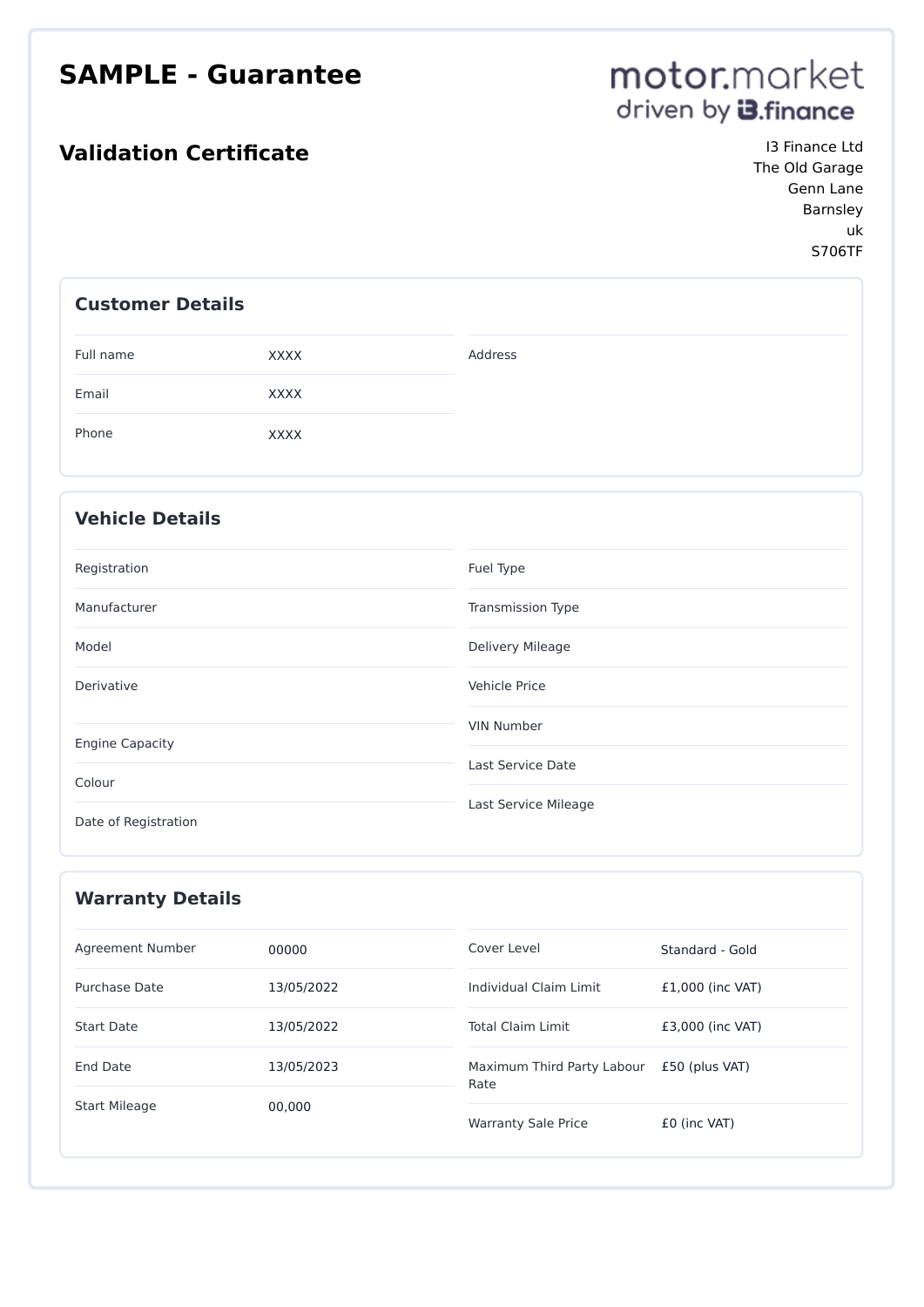### **INTRODUCTION**

Thank you for your custom. We are confident you will enjoy your new vehicle and go on to experience continued trouble free motoring.

This guarantee will contribute to the cost of repairs that need to be made to your vehicle due to the unforeseen mechanical breakdown of any of the parts covered. Mechanical breakdown is the sudden and unforeseen failure of a part arising from any permanent mechanical or electrical defect, (for a reason other than wear and tear, normal deterioration or negligence) causing a sudden stoppage of its function, necessitating immediate repair or replacement of the part before normal operation can be resumed.

This guarantee is administered by i3 Technology Group Ltd Genn Ln, Worsbrough, Barnsley S70 6TF ("the administrator").

This guarantee does not replace your consumer rights.

If you think that your vehicle has developed a fault that may be covered by this guarantee, please notify the administrator on 0330 027 0192. The administrator has a network of nominated repair centres who will carry out repairs on our behalf. We do reserve the right to use these repairers to effect repairs to your vehicle.

Please read this guarantee document carefully. This document sets out all you need to know about the guarantee that you have bought to go with your new car and specifies what is covered and what is not included within the coverage of this guarantee.

This product is a guarantee and not an individual contract of insurance. It is not regulated by the Financial Conduct Authority or protected by The Financial Services Compensation Scheme.

# **PRIVACY**

We and the administrator collect non-public personal information about you from the following sources:

a. your application or other forms;

b. your transactions with us, our associates, or others. We and the administrator do not disclose any non-public personal information relating to you to anyone except as is necessary in order to provide our products or services to you or otherwise as it is required or permitted by law (e.g. a subpoena, fraud investigation, regulatory reporting etc.). We and the administrator restrict access to non-public personal information relating to you to our employees, our associates, our associates' employees or others who need to know that information to service your account. We maintain physical, electronic, and procedural safeguards to protect your non-public personal information.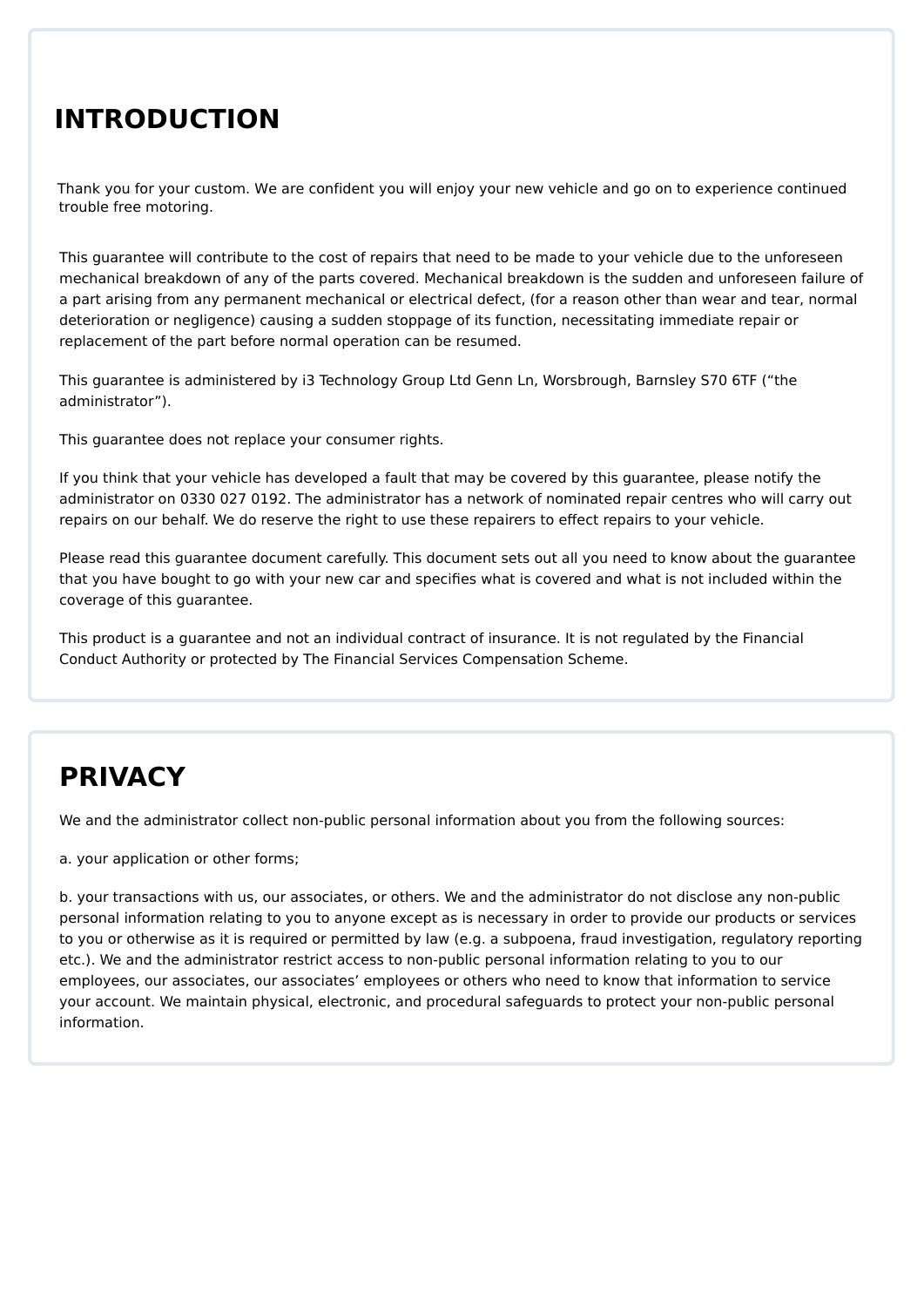### **MAKING A CLAIM**

Should you need to make a claim please call the administrator on 0330 027 0192. The claims procedure is explained in section 6.

# **1. WHAT YOU ARE COVERED FOR**

The following components and associated labour costs are covered against mechanical breakdown. Components not listed below are not covered by this guarantee.

**Air Conditioning / Climate Control** - Factory fitted air conditioning systems are covered. Excludes pipes, unions, wiring & receiver drier.

**Anti Lock Brake System** - Factory fitted anti-lock braking systems are covered. Excludes wiring & connection faults.

**Automatic Gearbox** - Governor, valve block, oil pump, gears, brake bands, servos, clutches, seals, shafts, bearings & bushes, modulator valve, transfer gears.

**Braking** - Brake master cylinder, callipers, wheel cylinders, brake bias / restrictor valve, reserve cylinder, vacuum servo and brake vacuum pump.

**Clutch** - Release thrust bearing, centre plate (oil contamination - centre plate only), pressure plate, master and slave cylinders, clutch cable including self adjusting mechanism and clutch damper. **Continuously Variable Transmission** - All internal working components and seals.

**Cooling** - Radiator, engine thermostat, water pump, thermostat housing, viscous fan coupling, engine temperature sensor, engine oil cooler, heater matrix, radiator.

**Differential** - Planetary gear assembly, crown wheel & pinion assembly, internal shafts, bearings & bushes, thrust washers, spacers, bevel gears. Includes front, rear & centre differentials. Excludes viscous couplings & fluid differentials.

**Diesel Cover** - Fuel Injection pump, low pressure supply pump, fuel injection governor, fuel shut off mechanism, hydraulic or electrical injection timing mechanism, high pressure fuel metering head, cold starting device, manifold boost pressure compensator , altitude compensator (where fitted), pump drive gear, glow plug relay, mechanical lift pump, brake vacuum pump. Excludes fuel lines, injectors, glow plugs, high pressure pipes, injection timing, adjustments, calibration, bench testing & emission test failures.

**Electrical** - Alternator, voltage regulator, starter motor (includes pre-engaged solenoid), starter solenoid (includes inertia drive starters), indicator relay, front & rear windscreen wiper motor, front & rear windscreen washer motor, ignition coil, horn unit, electric window motors and switches, glow plug relay (diesel vehicles), electric sun roof motor and switch, central locking systems (excluding remote control unit & wiring), distributor, electronic ignition module, crankshaft sensor, cam shaft sensor, ignition relay, electric radiator fan & temperature sensing switch, oil pressure sensor, indicator & wiper switches (column stalks), wiper relay, heater fan motor, fuel tank sender unit, electric fuel pump, instrument cluster and speedo transducer, heated rear screen (element failure only), door mirror motors & switches, engine management ECU.

**Engine** - Cylinder block, cylinder bores and liners, cylinder head. Excludes cracks and porosity. Crankshaft, crank bearings, big end bearings, oil pump, con- rods, gudgeon pins, small end bearings, pistons, piston rings, rocker shaft, rockers, hydraulic lifters, camshaft and cam followers, push rods, camshaft bearings, inlet and exhaust valves, valve springs, valve guides, cylinder head gasket, timing gears, timing chains, timing chain tensioners (up to 80,000 miles) flywheel or flex plate, starter ring gear. Excludes overheating, de-coking, burnt, pitted & sticking valves.

**Front Wheel Drive** - Drive shafts, universal joints and couplings, constant velocity joints. Excludes gaiters & bushes.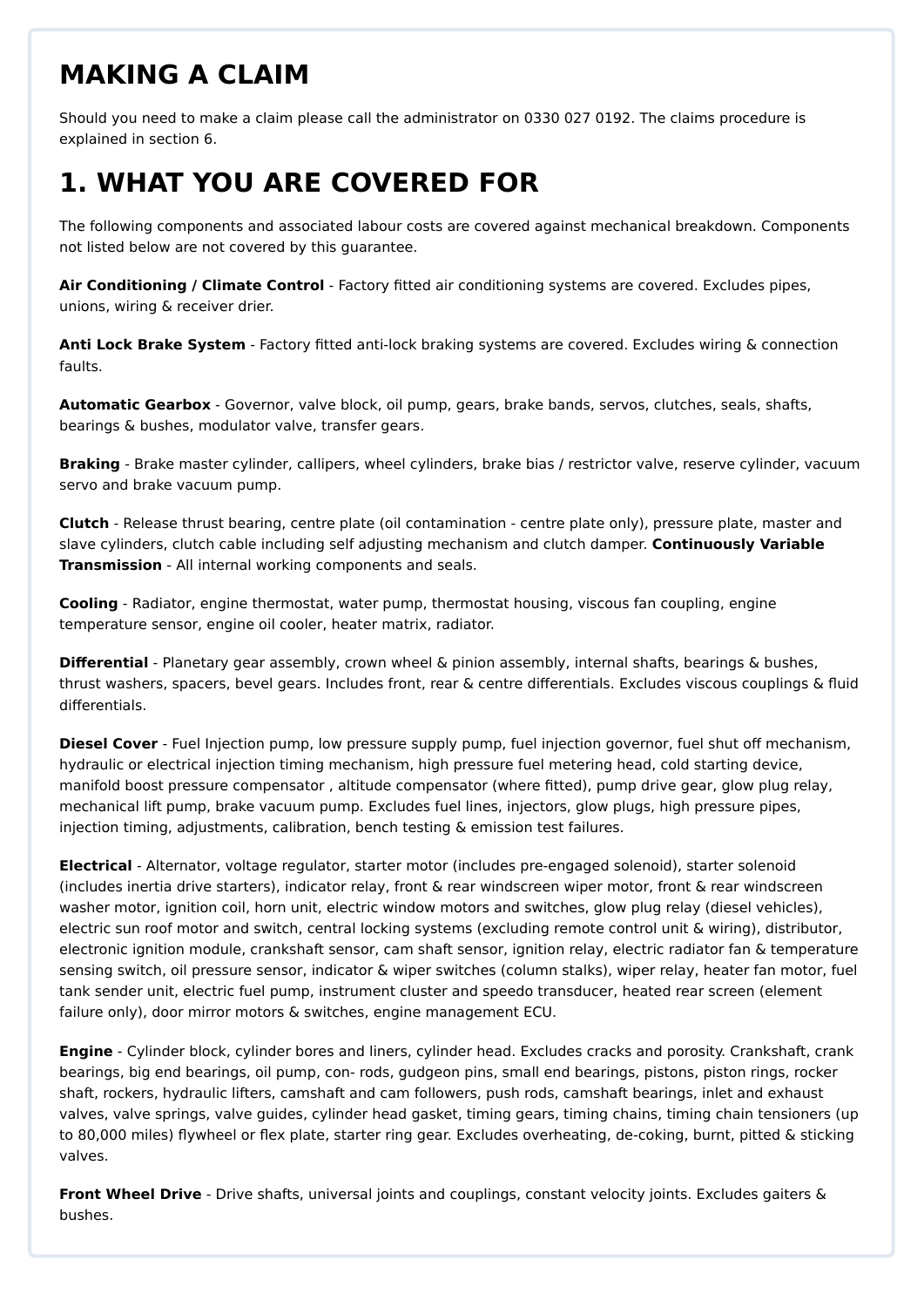**Fuel System** - Fuel lift pump (mechanical or electrical), petrol injection pump, diesel injection pump, high pressure pump. Excludes contamination or failure to meet current emission legislation. **Manual Gearbox** - Gears and gear clusters, selectors and shafts, synchromesh assemblies, bushes, ball and roller bearings, needle bearings, transfer gears.

**Propshaft** - Propshaft, universal joints & couplings, bearings & rubber couplings. Includes front & rear transfer shafts. Excludes gaiters & bushes. **Rear Wheel Drive** - Drive shafts, universal joints and couplings, constant velocity joints, half shafts & bearings. Excludes gaiters & bushes. **Steering and Suspension** - Steering rack and pinion, power steering rack, steering box, power steering box, idler box and coil springs, power steering pump and reservoir, wishbones and ball-joints, suspension arms and torsion bars, anti roll bars. Excludes gaiters & bushes, oil leaks, tracking & balancing. **Timing Belt** - If the timing belt has been changed in accordance with the time / mileage requirements specified by the manufacturer (proof required) it will be covered. **Torque Converter** - All internal working components and seals. **Transfer Box** - The following internal mechanical components are covered: transfer gears, selectors, shafts, transfer shafts, needle and roller bearings, output shafts, bushes **Turbocharger / Supercharger / Kompressor** - The complete unit is covered providing it is original manufacturer's equipment including the wastegate if it is an integral part of the unit and cannot be bought separately. Excludes pipes & hoses.

**Wheel Bearings** - Front & rear wheel bearings.

**Casings** - Damage to casings caused as a consequence of the failure of a covered component will constitute part of the total claim within the claim limit.

**Working Materials** - Should any authorised repair to any of the above components require essential replacement of or topping up of lubricants, oils or coolant or replacement of the oil filter these shall be covered as part of the total claim limit.

The maximum amount that this guarantee will pay for any one repair, and the amount we will pay for all repairs in total during the duration of this guarantee, will be limited to the claim limits shown on your guarantee schedule.

If the repair of a covered component necessitates re-gassing of the air conditioning system this guarantee will pay a maximum of £40.00 including VAT toward the cost.

If your vehicle is part-time or full-time four wheel drive you must make an additional payment to us to guarantee the applicable components. The following components will only be covered for mechanical breakdown if you make an additional payment to us. Catalytic Converter Factory fitted catalytic converter. Excludes damage or failure caused by impact, corrosion or the use of incorrect grade or type of fuel. Power Roof Motor Factory fitted convertible roof motor, solenoids & ECU.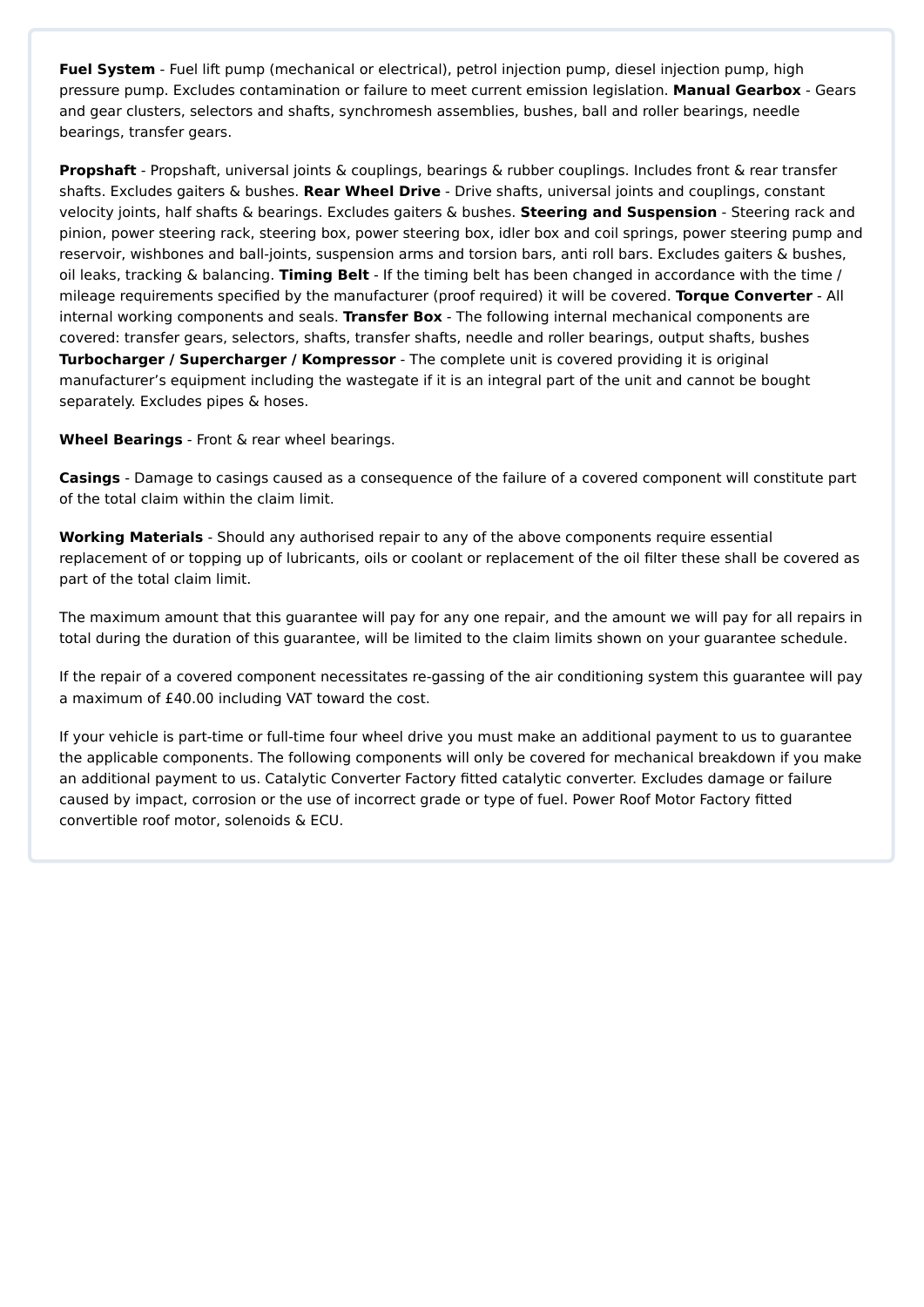# **2. WHAT YOU ARE NOT COVERED FOR**

2.1 Components specifically listed in section 1 of this guarantee.

2.2 General maintenance and components failing due to wear and tear.

2.3 Faults which occur during the period of warranty provided by a manufacturer or supplier, or items which are subject to a manufacturer's recall. 2.4 Damage caused by overheating, freezing, corrosion or the intrusion of harmful substances (for example the ingress of water), use of an incorrect grade of fuel or oil, or lack of antifreeze, lubrication or servicing.

2.5 Improper use of the vehicle, neglect or abuse of any kind, or drive on damage after a fault has occurred.

2.6 Damage caused by the failure of components not covered by this guarantee, or to components not covered by this guarantee.

2.7 Any repairs not authorised by the administrator prior to the repair work being carried out.

2.8 Any costs other than those specifically agreed and authorised by the administrator.

2.9 Diagnosis, adjustments, the cleaning of components or "re- facing" costs (e.g. skimming or honing).

2.10 Costs in excess of the equivalent UK specification vehicle, if your vehicle has been imported.

2.11 The failure of components due to lack of routine or regular maintenance.

# **3. ADDITIONAL FEATURES AND BENEFITS**

In the event of a valid claim for mechanical breakdown we will provide the following additional benefits. The costs of providing these benefits will constitute part of the total claim and are subject to the maximum claim limit as stated on the your guarantee schedule. Please retain all your receipts.

3.1 Car Hire

Provided that the actual repair time for removal and replacement of components is listed in Glass's ICME Manual as being in excess of 8 hours this guarantee will reimburse you up to £25 including VAT per day towards the cost of hiring a replacement vehicle.

A maximum of 7 days car hire is available with one day being allowed per 8 full hours of repair time. Delays awaiting the completion of repairs including any delays caused by waiting for components if applicable are not included.

3.2 Continental Use

This guarantee covers you for personal travel up to 60 days per annum to member countries of the European Union. We will reimburse claims costs in accordance with the equivalent UK component and labour costs.

#### 3.3 Hotel Accommodation and Rail Fare

In the event of a mechanical breakdown away from home which means you are unable to return to your home the guarantee will pay up to £100 including VAT toward the cost of your overnight hotel accommodation or your rail fare to get you home.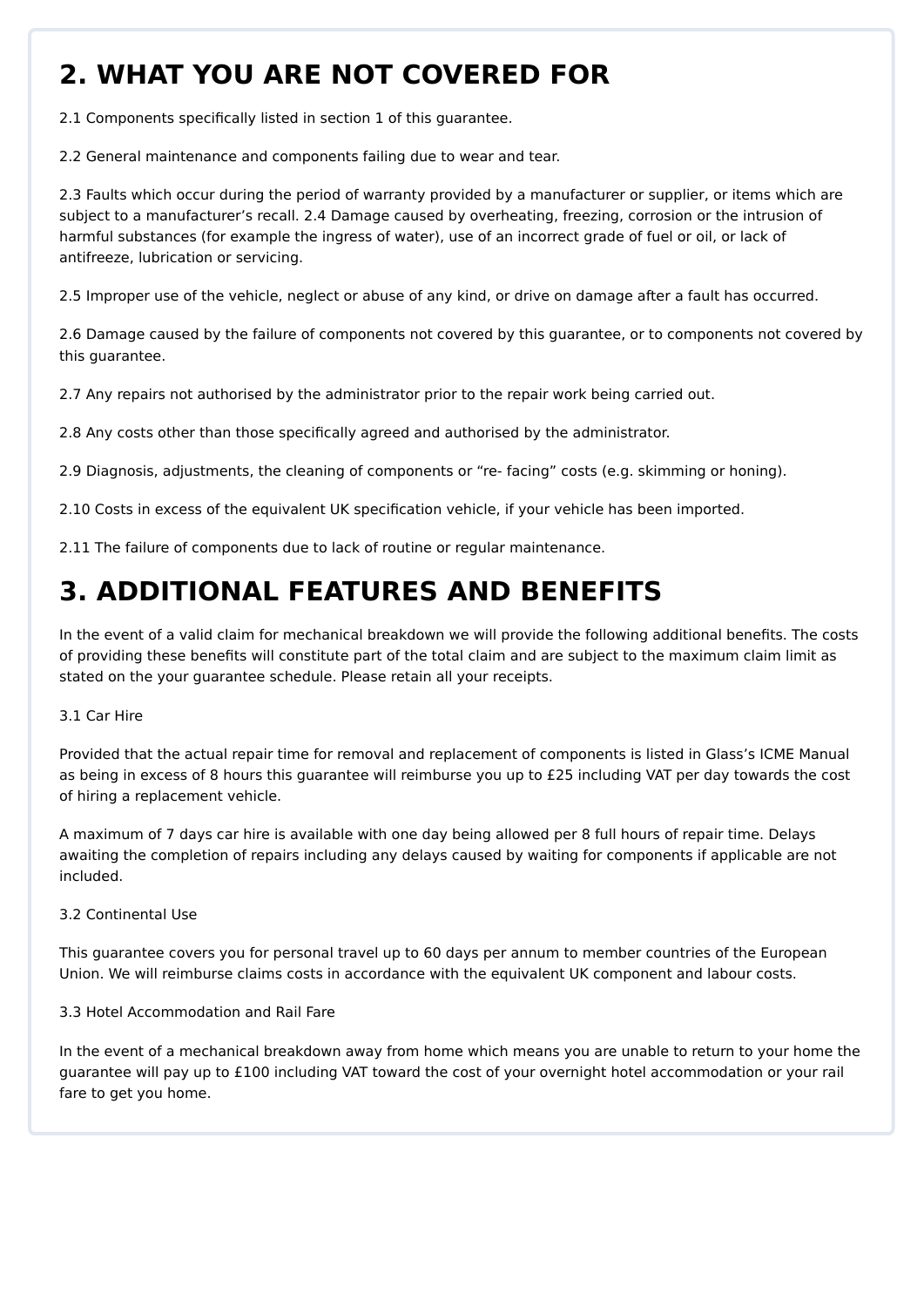# **4. CARING FOR YOUR VEHICLE**

Failure to service your vehicle in line with the manufacturer's recommendations will not invalidate this guarantee. However, this guarantee will not cover faults attributable to or caused by lack of routine or regular maintenance.

It is your responsibility to ensure that your vehicle is maintained in a legal and roadworthy condition at all times by following the manufacturer's recommended service schedule.

# **5. GENERAL CONDITIONS**

By taking out this guarantee you agree to comply with the following conditions. If you do not comply with them we may choose to cancel this guarantee, refuse to deal with your claim or reduce the amount of your claim.

5.1 You must take all reasonable steps to avoid damage to your vehicle or components. This guarantee will not cover damage caused by continued use after a fault occurs.

5.2 It is your responsibility to ensure that your vehicle is maintained in a legal and roadworthy condition at all times, preferably by following the manufacturer's recommended service schedule.

5.3 This guarantee is an addition to your legal rights if your vehicle is found to be unfit for use or not of satisfactory quality.

5.4 This guarantee will not cover your vehicle if it: a. has been modified unless we have agreed this before the guarantee start date; b. is over 3.5 tonnes; c. is used in any sort of race or rally or any other competition; or d. has been the subject of an insurance total loss.

5.5 You are expected to understand the warning lights and gauges on your vehicle and ensure that they are operating correctly.

5.6 This guarantee covers you only within the geographical limits.

5.7 This guarantee does not cover any consequential losses or third party claims, bodily injury, road hazard, fire damage or any other losses beyond the actual scope of cover.

5.8 This guarantee will not pay for any repairs if they are covered by an insurance policy or motoring breakdown organisation.

5.9 This guarantee will be governed by English law.

5.10 This guarantee does not entitle you to Breakdown Assistance / Rescue Services.

5.11 If any information provided by you or anyone acting on your behalf is inaccurate or if you do not disclose any information that might reasonable affect our decision to provide a guarantee to you, your right to any benefit under this guarantee will end. If any claim under this guarantee is fraudulent or is intended to mislead, or if any misleading or fraudulent means are used by you or anyone acting on your behalf to obtain benefit under this guarantee, your right to any reimbursement will end and the administrator shall be entitled to recover any monies paid and costs incurred as a result of such fraudulent or misleading claim, which may include legal action. No refund will be made.

5.12 This guarantee will cover vehicles which are used for hire or reward for example as a taxi, mini cab or for driving tuition for a maximum of 12,000 miles from the mileage declared at the inception of the policy.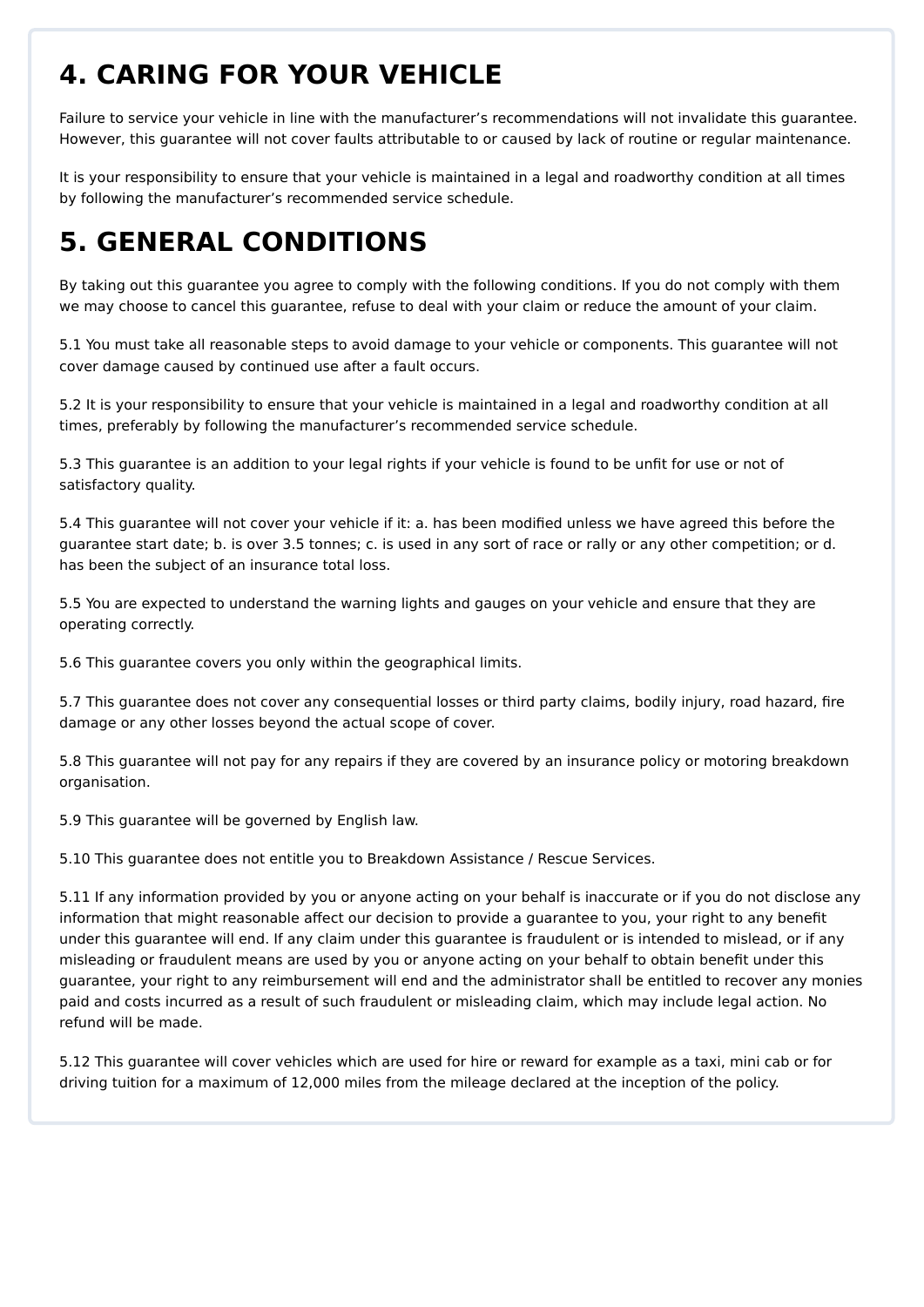# **6. IF YOUR VEHICLE HAS A FAULT**

If you think that you your vehicle has fault that may be covered by this guarantee, you must contact the administrator in the first instance. Telephone number: 0330 027 0192. The claims department is open 9:00am to 5:00pm Monday to Friday. The administrator will require the following information, so please have this to hand when telephoning:

a. your guarantee number and registration number of your vehicle;

- b. current mileage on your vehicle; and
- c. your vehicle's service history.

You will need to take your vehicle to a repairer. The administrator has a nationwide network of nominated repairers who are familiar with the administrator's claims and billing procedures.

The administrator shall recommend these repairers wherever possible. If a suitable nominated repairer cannot be located the administrator will agree a suitable local alternative with you. You should then take your vehicle to the repairer and give them your permission to investigate the fault. The repairer should then contact the administrator to discuss their findings and obtain our permission to carry out the repair. No repairs can be carried out without the administrator's permission as evidenced by an authorisation number.

When the administrator authorises a repair it will do so by issuing a unique authorisation number to your repairer. Repairs must not be started until the administrator has given this number to you or your garage.

#### 6.1 Investigation

You must authorise any dismantling of components for inspection and you will be responsible for the cost incurred if the repair is not covered by this guarantee. Dismantling costs will only be paid as part of an authorised repair.

#### 6.2 Assessing the repair

The administrator reserves the right to use an Independent Consulting Engineer to inspect your vehicle, the failed components and the vehicle's service history before the administrator authorises a repair. Whilst the administrator will make every effort to ensure this happens with the least delay and inconvenience to you, they shall not be liable for any losses you incur through any delay.

#### 6.3 Labour and component costs

Labour times will be reimbursed in accordance with the times given in Glass's ICME Manual at the rates charged by the administrator's nominated repairers unless agreed beforehand. The administrator may ask the repairer to use guaranteed exchange units or factor components in repairing your vehicle. 6.4 Indemnity and costs

This guarantee is a contract of indemnity. This means that if repairs to your vehicle make it better than it was immediately prior to the mechanical breakdown, you may be asked to pay a contribution towards the costs. Not all the cost of the repair will always be covered by this guarantee. Additional repair costs and those not covered by this guarantee must be paid for by you.

#### 6.5 Invoicing

You or the repairer must send the administrator an original, fully detailed and itemised invoice and any proof of service that the administrator requires. Please clearly mark on the invoice to whom the administrator should make payment. Photocopies of invoices will not be accepted. Only the amount authorised by the administrator for the claim will be paid. Payment of any authorised claim will not be paid until the guarantee premium has been received by the administrator.